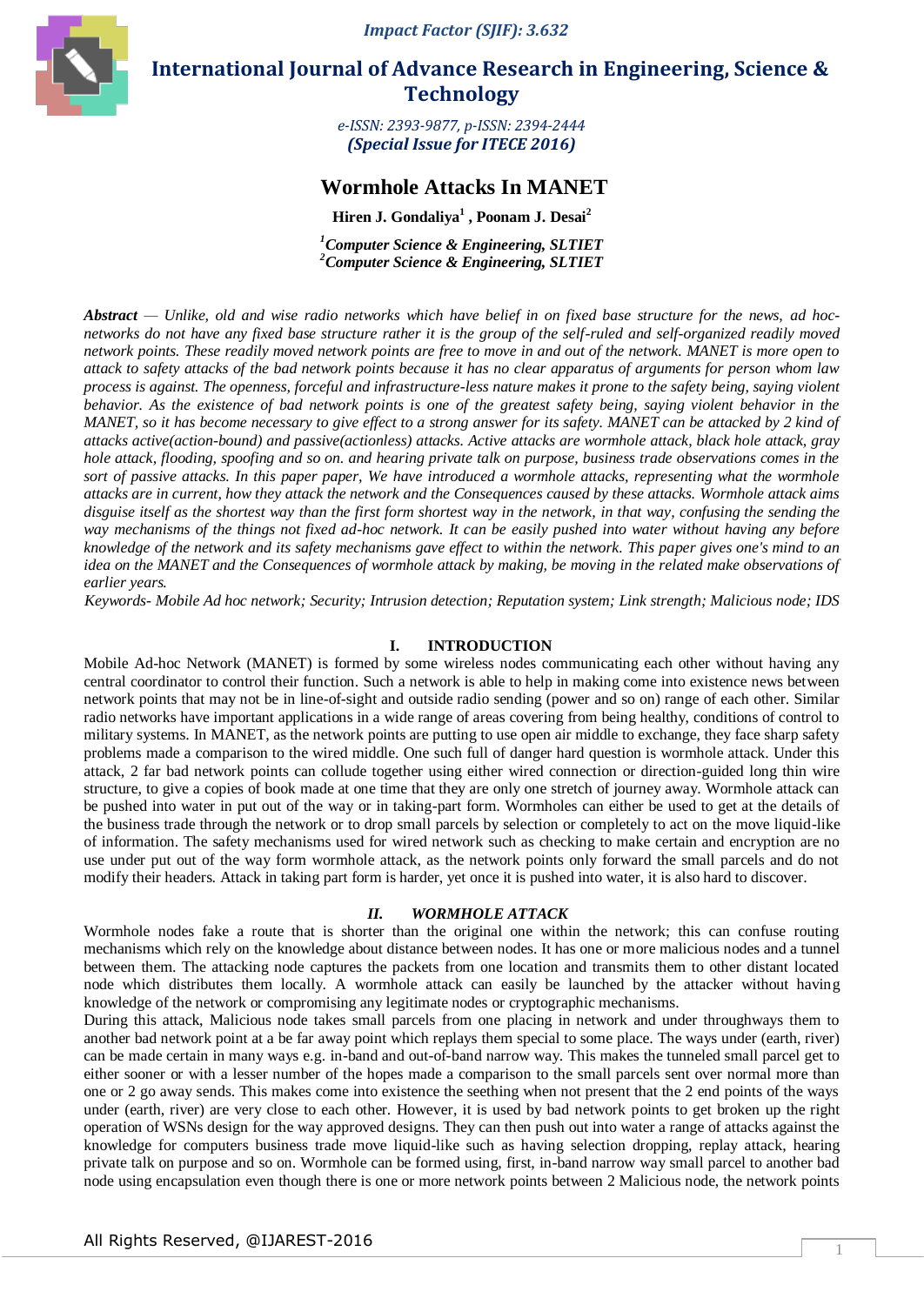# *International Journal of Advance Research in Engineering, Science & Technology (IJAREST) (Special Issue for ITECE 2016), e-ISSN:* 2393-9877*, print-ISSN:* 2394-2444

supporters network points have belief that there is no network point between and use a physical narrow way between them by either made with a written offering wired connection or long range radio connection made clear in fig. 1



### Figure 1. Wormhole attack

When malicious nodes from a wormhole they can give knowledge of themselves or put out of the way themselves in a sending the way footway. The former is a made open to or open wormhole attack, while the latter is a put out of the way or close one. In fig 1, the place where one is going D word that one is going that the small parcel from the starting point s is got moved from one position to another through the network point A and b under put out of the way wormhole attack, while it believes that the small parcel is handed over via network point and under made public wormhole attack.

#### III. *TYPES OF WORMHOLE ATTACKS*

Classification of Wormhole Attack Recent studies has classified the wormhole attack on various ways; these attacks are classified on the basis of these ways they are listed below [5].

- $\triangleright$  Implementation of these nodes
- $\triangleright$  The medium chosen by these nodes
- $\triangleright$  Way of attack

On the basis of visibility of attacks On the basis of visibility these are classified as given below:

- Open wormhole attack/ exposed
- $\triangleright$  Half open wormhole attack
- Closed wormhole attack/ hidden

#### **Open Wormhole Attack / Exposed**

Network points are able to be seen in the network. In this the attacking network points includes themselves (their mind and physical qualities) in the small parcel header and then follows the normal way discovery apparatus. All the network points in the network are having knowledge of the existence of bad nodes but they would do as if the bad network points are their straight to persons living near(neighbors).

#### **Closed Wormhole Attack / Hidden**

Here the starting point and place where one is going network points are not having knowledge of the existence of the bad network points. The small parcel headers are not changed knowledge in the way discovery apparatus. The bad network point at one end takes the small parcel from the right network point and under throughways it into another bad network point. So, the other end attacking network point will either put out as of no use the small parcel or by selection putting out as of no use the small parcels or modifying the small parcels.

#### **Half Open Wormhole Attack**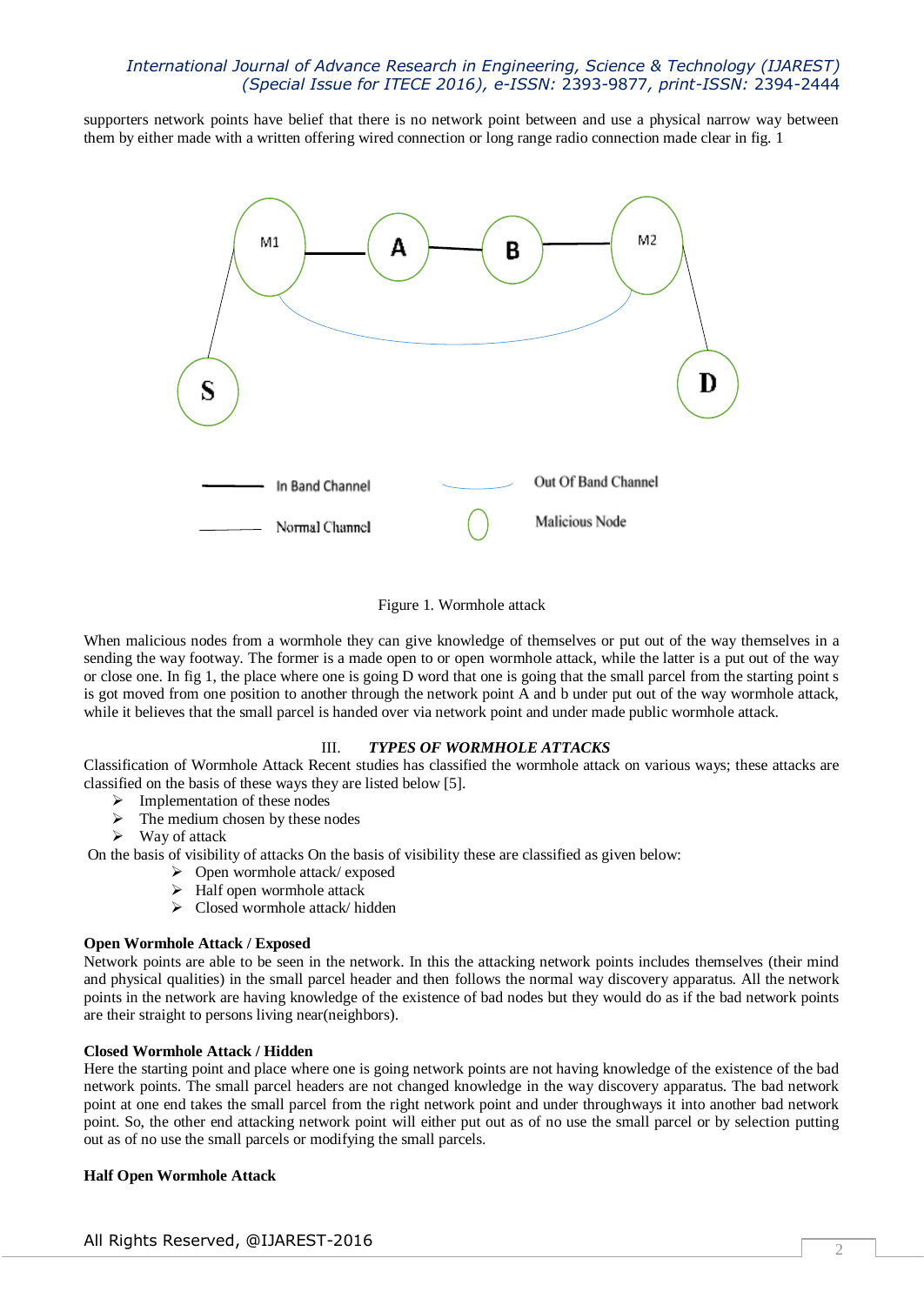# *International Journal of Advance Research in Engineering, Science & Technology (IJAREST) (Special Issue for ITECE 2016), e-ISSN:* 2393-9877*, print-ISSN:* 2394-2444

In this type of attack the malicious node at one side of the network update its identity in the packet header at the time of route discovery process. Here one malicious node is visible and other is invisible to the legitimate nodes in the network. [6]

# *IV. EFFECT OF THE ATTACK*

- $\triangleright$  Selectively drop data packets
- $\triangleright$  Routing disruption
- $\triangleright$  Traffic analysis for information leaking
- Bypasses and attracts a large amount of network traffic
- $\triangleright$  Collect and manipulate network traffic like modifying packets, changing the sequence of packets, and etc.
- By analyzing collected network data, the attacker can perform many other more aggressive attacks, such as man-in-the-middle attacks, cipher breaking, protocol reverse engineering etc.

# *V. DETECTION AND PREVENTION TECHNIQUE*

Various Detection and Prevention Techniques have been proposed in order to gain security against the wormhole attacks. Each node will send RREQ messages to destination by using its table of neighbor [12]. If the sending node does not receive back the RREP message within a fixed time, it detects the presence of wormhole and adds the route to its wormhole list. Each node maintains a neighbor node table which contains a RREQ sequence number, neighbor node ID, sending time and receiving time of the RREQ and count. Here the source node sets the Wormhole Prevention Timer (WPT) after sending RREQ packet and wait until it overhears its neighbor's retransmission. According to the author, the maximum amount of time required for a packet to travel one-hop distance is WPT/2. Therefore, the delay per hop value must not exceed estimated WPT. However, the proposed method does not fully support DSR as it is based on end-to-end signature authentication of routing packets.

There are some proposals to detect wormhole attacks like:

- $\triangleright$  The abrupt decrease in the path lengths can be used as a possible symptom of the wormhole attack.
- $\triangleright$  With the available advertised path information, if the end-to-end path delay for a path cannot be explained by the sum of hop delays of the hops present on its advertised path, existence of wormhole can be suspected.
- $\triangleright$  Some of the paths may not follow the advertised false link, yet they may use some nodes involved in the wormhole attack. This will lead to an increase in hop delay due to wormhole traffic and subsequently an increase in end-to-end delay on the path. An abrupt increase in the end-to-end delay and the hop queuing delay values that cannot be explained by the traffic supposedly flowing through these nodes can lead us to suspect the presence of wormhole. [7]

If the wormhole is placed carefully by the attacker and is long enough, it is simple, not hard to see that this connection can get attention from a great amount of sends. Note that if the wormhole connection is short, it may not get attention from much business trade, and for this reason will not be of much use to the person fighting against one. A wormhole attack is thought out as dangerous as it is Independent of Mac level signed agreements between nations and free from danger to cryptographic expert ways of art and so on. Strictly speaking, the attacker does not need to get clearly the Mac signed agreement between nations or be able to put clear encrypted small parcels to be able to replay them. In its most not simple form, the wormhole can be pushed into water at the bit level or at the physical layer. In the former, the replay is done bit-by-bit even before the complete small parcel is received (similar to cut-through routing. In the later, the true, in fact physical level signal is replayed (similar to a physical level send on). These forms of wormholes are even harder to discover. This is because such replays can come about quite tightly and thus they cannot be sensed easily by timing observations. In wormholes are sensed by giving thought to as the fact that wormhole attacks is chiefly of relatively longer small parcel latency than the normal radio propagation latency on a single stretch of journey. Since the way through wormhole seems to be shorter, many other multi-hop sends are also made a narrow waterway to the wormhole leading to longer lining up loss (waste) of time in wormhole. The connections with loss (waste) of time are taken into account to be having feeling that something is wrong connections, since the loss (waste) of time may also come to mind needing payment to congestion and intra-nodal processing. The OLSR signed agreement between nations has been moved after as the base for sending the way. The move near try to discover the having feeling that something is wrong connection and make certain of them in a 2 step process described under. In the first step, pleased to meet you small parcels are sent to all the network points within its sending (power and so on) range. When the receiver gets a pleased to meet you (request), it records the sender's house and the time loss (waste) of time left until it is listed to send its next pleased to meet you note. For piggybacked answer, the network point attaches the recorded house of the sender and their separate values of. When a network point gets a pleased to meet you (answer), it checks whether it has in it information related to any of its still waiting requests. If no such information is present, then it gives attention to it as any other control small parcel. otherwise, the network point checks the getting in time of pleased to meet you (answer) to see